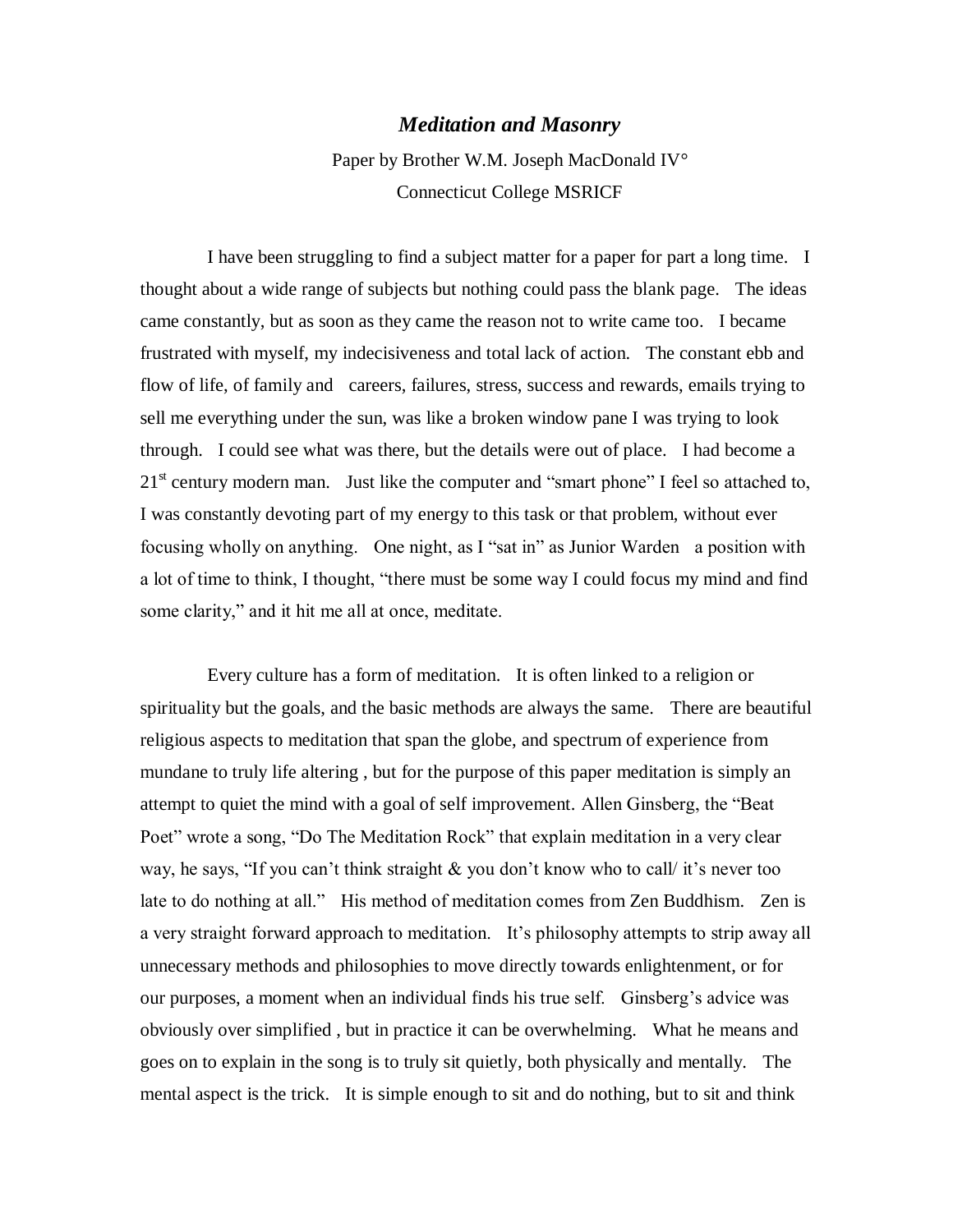nothing can become very complicated. Minds, like Masons, are travelers, and wonder by nature. A meditator sits down, with the intention of thinking nothing, but that intention is a thought, and thinking is doing something and quickly the cycle starts and the mediation starts to breaks down. The meditator of course realizes he's moving away from his goal and attempts to focus his mind harder, which become a more intense action and moves him farther away from his goal. This is the dichotomy of Zen, to do nothing, is in itself an action, and therefore not "nothing," but something. Therefore, to meditate on doing nothing in order to clear the mind only clouds it further. Even having the initial intention of clearing the mind is a "something" and therefore a step away form the goal.

Why do you want a clear or Zen mind? There are as many reason as there are minds. My goal, and the sort of basic, baseline goal of mediation is to free the mind from those "vices and superfluities of life." Vices in my case are mainly my vices of multitasking everything, all the time. When a meditator get past those superfluities the mind is free, at least momentarily, to be calm and simply exist. Essentially, to return to a completely natural present. This can relieve stress, aid in creative endeavors, and recharge a mind so it is better equipped to deal with the inevitable aspects of the human condition. Also, I believe that human being are born to be positive, and getting away from all those aspects of life and the mind that create and drive negativity can help us get back to our natural, and positive existence.

Zen, realizing that any intention, thought, or action is a step in the opposite direction has come up with some methods to trick the mind into a Zen experience. The most common method is the koan. This is a simple idea often a riddle to contemplate to keep the conscience mind busy so that the mind is allowed to slip into a quieted state almost by accident. The most famous koan, is "what is the sound of one hand clapping?" Another one which Zen has adopted is "what came first, the chicken or the egg?" These two work very well for a hyperactive mind because there is no definitive answer so the line of thought is infinite. Another method is the moving meditation. The idea of a moving meditation would seem to contradict the whole principal of Zen, but again by occupying the mind and body in this case can trick the mind into a Zen experience. Yoga and Tai Chi are structured moving mediations. The practitioners